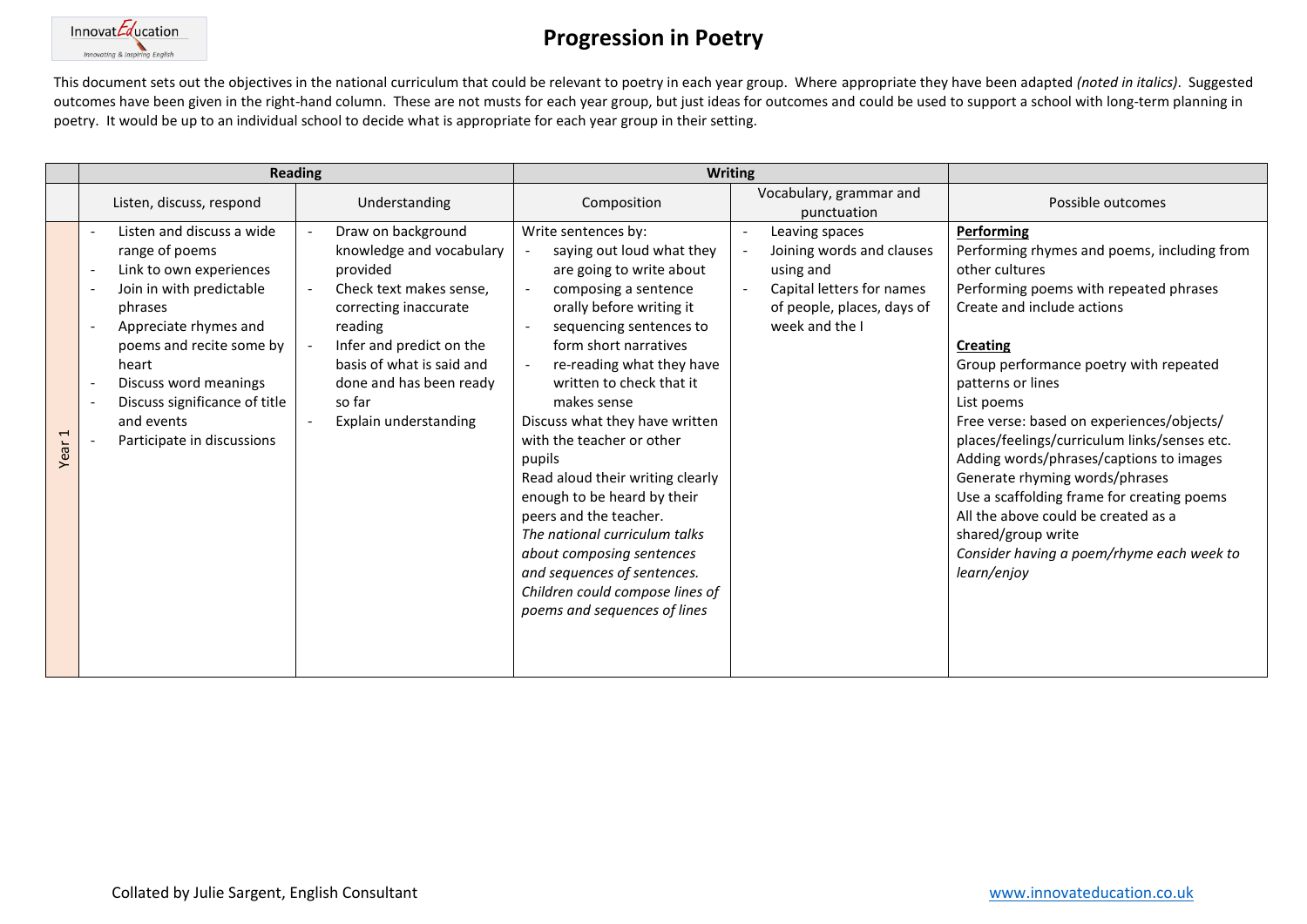$\underbrace{\text{Innovat} \textit{Equation}}_{\textit{Innovating} \text{ English}}$ 

| <b>Reading</b>    |                                                                                                                                                                                                                                                                                                                                                                                                                                                                                                                                                                                                                                                                                                              | Writing                                                                                                                                                                                                                                                                                                                                                                                                                                                                               |                                                                                                                                                                                                                                                                                                                                                                                                                                                                                                                                                                                                                                                                                                                                                                                                                                                                                                                                                                          |                                                                                                                                                                                                                                                                                                                                                                                                                                                                                                                                                                                                                                                       |                                                                                                                                                                                                                                                                                                                                                                                                                                                                                                                                                                                                                                                                                                                                                                                                                                                                                                                  |
|-------------------|--------------------------------------------------------------------------------------------------------------------------------------------------------------------------------------------------------------------------------------------------------------------------------------------------------------------------------------------------------------------------------------------------------------------------------------------------------------------------------------------------------------------------------------------------------------------------------------------------------------------------------------------------------------------------------------------------------------|---------------------------------------------------------------------------------------------------------------------------------------------------------------------------------------------------------------------------------------------------------------------------------------------------------------------------------------------------------------------------------------------------------------------------------------------------------------------------------------|--------------------------------------------------------------------------------------------------------------------------------------------------------------------------------------------------------------------------------------------------------------------------------------------------------------------------------------------------------------------------------------------------------------------------------------------------------------------------------------------------------------------------------------------------------------------------------------------------------------------------------------------------------------------------------------------------------------------------------------------------------------------------------------------------------------------------------------------------------------------------------------------------------------------------------------------------------------------------|-------------------------------------------------------------------------------------------------------------------------------------------------------------------------------------------------------------------------------------------------------------------------------------------------------------------------------------------------------------------------------------------------------------------------------------------------------------------------------------------------------------------------------------------------------------------------------------------------------------------------------------------------------|------------------------------------------------------------------------------------------------------------------------------------------------------------------------------------------------------------------------------------------------------------------------------------------------------------------------------------------------------------------------------------------------------------------------------------------------------------------------------------------------------------------------------------------------------------------------------------------------------------------------------------------------------------------------------------------------------------------------------------------------------------------------------------------------------------------------------------------------------------------------------------------------------------------|
|                   | Listen, discuss, respond                                                                                                                                                                                                                                                                                                                                                                                                                                                                                                                                                                                                                                                                                     | Understanding                                                                                                                                                                                                                                                                                                                                                                                                                                                                         | Composition                                                                                                                                                                                                                                                                                                                                                                                                                                                                                                                                                                                                                                                                                                                                                                                                                                                                                                                                                              | Vocabulary, grammar and<br>punctuation                                                                                                                                                                                                                                                                                                                                                                                                                                                                                                                                                                                                                | Possible outcomes                                                                                                                                                                                                                                                                                                                                                                                                                                                                                                                                                                                                                                                                                                                                                                                                                                                                                                |
| Year <sub>2</sub> | Listen to, discuss and<br>express views about a<br>wide range of<br>contemporary and classic<br>poetry<br>Recognise simple<br>recurring literary language<br>in poetry<br>Discuss and clarifying the<br>meanings of words, linking<br>new meanings to known<br>vocabulary<br>Discuss their favourite<br>words and phrases<br>Continue to build up a<br>repertoire of poems learnt<br>by heart, appreciating<br>these and reciting some,<br>with appropriate<br>intonation to make the<br>meaning clear<br>Participate in discussion<br>about books, poems and<br>other works that are read<br>to them and those that<br>they can read for<br>themselves, taking turns<br>and listening to what<br>others say | Draw on what they<br>already know or on<br>background information<br>and vocabulary provided<br>by the teacher<br>Check that the text makes<br>sense to them as they<br>read and correct<br>inaccurate reading<br>Make inferences on the<br>basis of what is being said<br>and done<br>Answer and ask questions<br>Explain and discuss their<br>understanding of books,<br>poems and other material,<br>both those that they listen<br>to and those that they<br>read for themselves. | Develop positive attitudes<br>towards and stamina for<br>writing by:<br>writing poetry<br>Consider what they are going<br>to write before beginning by:<br>planning or saying out<br>loud what they are going<br>to write about<br>writing down ideas and/or<br>key words, including new<br>vocabulary<br>encapsulating what they<br>want to say, sentence by<br>sentence<br>Make simple additions,<br>revisions and corrections to<br>their own writing by:<br>evaluating their writing<br>with the teacher and<br>other pupils<br>re-reading to check that<br>their writing makes sense<br>and that verbs to indicate<br>time are used correctly<br>and consistently, including<br>verbs in the continuous<br>form<br>proof-reading to check for<br>errors in spelling,<br>grammar and punctuation<br>[for example, ends of<br>sentences punctuated<br>correctivi<br>read aloud what they have<br>written with appropriate<br>intonation to make the<br>meaning clear. | <b>Explore exclamation</b><br>$\overline{a}$<br>marks, question marks,<br>commas for lists,<br>apostrophes (contraction<br>and possessive)<br>Sentences with different<br>$\overline{\phantom{a}}$<br>forms: statement,<br>question, exclamation,<br>command<br>Expanded noun phrases to<br>$\overline{\phantom{a}}$<br>describe and specify [for<br>example, the blue<br>butterfly]<br>The present and past<br>$\overline{\phantom{a}}$<br>tenses correctly and<br>consistently including the<br>progressive form<br>subordination (using<br>$\overline{\phantom{a}}$<br>when, if, that, or because)<br>and co-ordination (using<br>or, and, or but) | Performing<br>Contemporary and classic poetry<br>Lyrics (contractions)<br>Poems with repeated patterns and patterned<br>structure<br>Question and answer poems<br>Simple raps<br><b>Creating</b><br>Simple structured grammar poem (adjective,<br>noun, verb etc.). This could be used to explore<br>tenses: past, present, incl. progressive<br>Poems that include commands<br>List poems<br>Question and answer poems<br>Calligram words/phrases<br>Free verse: based on experiences/objects/<br>places/feelings/curriculum links/senses etc.<br>Explore effective/innovative language choices<br>Jokes/riddles/nonsense<br>sentences/puns/humourous words and<br>phrases/tongue twisters (jokes could link to<br>work on homophones)<br>Alliterative sentences<br>Innovated patterned structures<br><b>Analysing</b><br>Poem review: likes/dislikes/puzzles/patterns<br>Consider publication and presentation |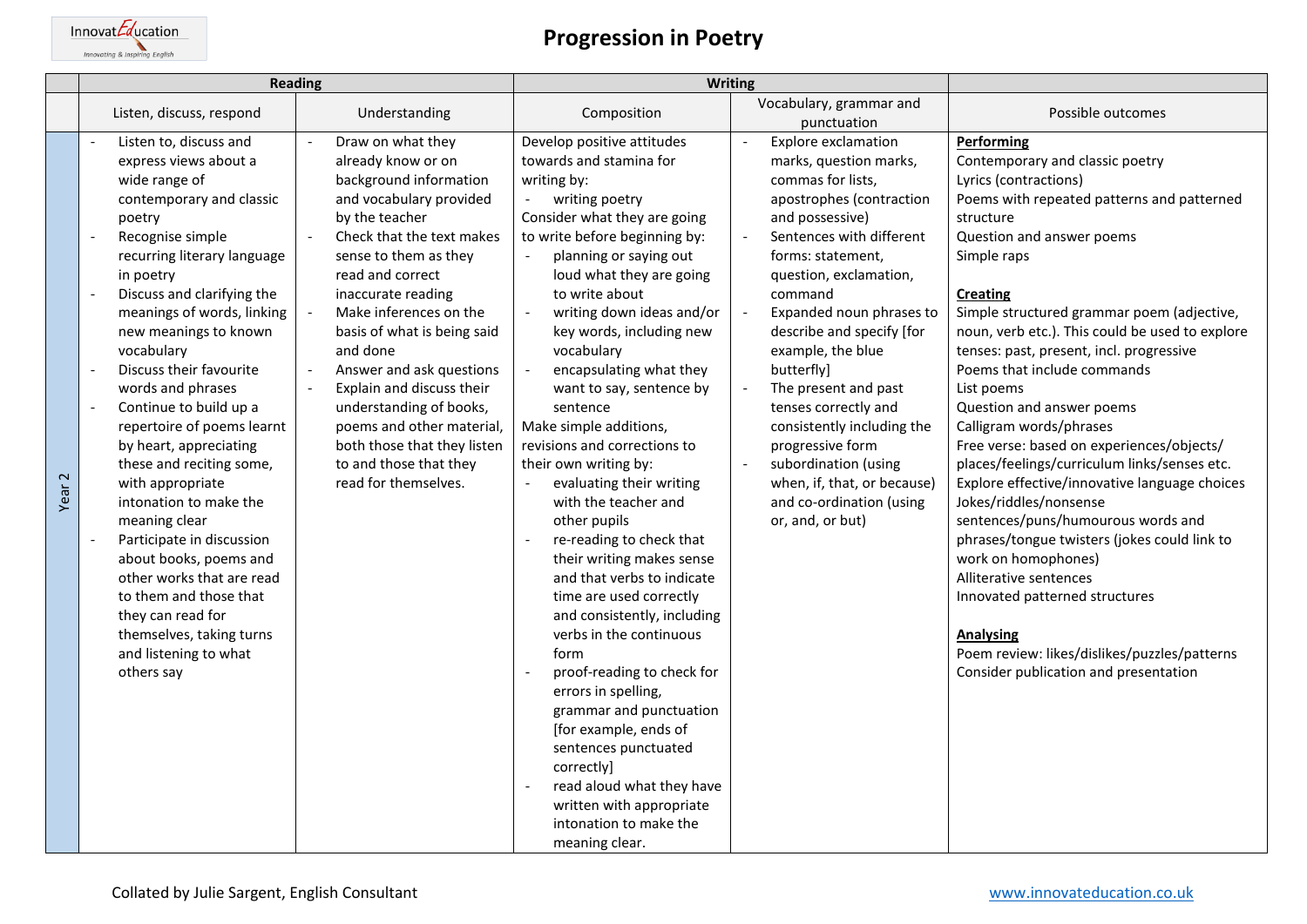

| Reading  |                                                                                                                                                                                                                                                                                                                                                                                                                                                                                                                                                                                                                                                                                                                                                                                     | Writing                                                                                                                                                                                                                                                                                                                                                                                                                                                   |                                                                                                                                                                                                                                                                                                                                                                                                                                                                                                                                                                                                                                                                                                                                                                                                                                                                                                                      |                                                                                                                                                                                                                                                                                                                                                                                                                                                                                       |                                                                                                                                                                                                                                                                                                                                                                                                                                                                                                                                                                                                                                                                                                                                                                                                                                                                                     |
|----------|-------------------------------------------------------------------------------------------------------------------------------------------------------------------------------------------------------------------------------------------------------------------------------------------------------------------------------------------------------------------------------------------------------------------------------------------------------------------------------------------------------------------------------------------------------------------------------------------------------------------------------------------------------------------------------------------------------------------------------------------------------------------------------------|-----------------------------------------------------------------------------------------------------------------------------------------------------------------------------------------------------------------------------------------------------------------------------------------------------------------------------------------------------------------------------------------------------------------------------------------------------------|----------------------------------------------------------------------------------------------------------------------------------------------------------------------------------------------------------------------------------------------------------------------------------------------------------------------------------------------------------------------------------------------------------------------------------------------------------------------------------------------------------------------------------------------------------------------------------------------------------------------------------------------------------------------------------------------------------------------------------------------------------------------------------------------------------------------------------------------------------------------------------------------------------------------|---------------------------------------------------------------------------------------------------------------------------------------------------------------------------------------------------------------------------------------------------------------------------------------------------------------------------------------------------------------------------------------------------------------------------------------------------------------------------------------|-------------------------------------------------------------------------------------------------------------------------------------------------------------------------------------------------------------------------------------------------------------------------------------------------------------------------------------------------------------------------------------------------------------------------------------------------------------------------------------------------------------------------------------------------------------------------------------------------------------------------------------------------------------------------------------------------------------------------------------------------------------------------------------------------------------------------------------------------------------------------------------|
|          | Listen, discuss, respond                                                                                                                                                                                                                                                                                                                                                                                                                                                                                                                                                                                                                                                                                                                                                            | Understanding                                                                                                                                                                                                                                                                                                                                                                                                                                             | Composition                                                                                                                                                                                                                                                                                                                                                                                                                                                                                                                                                                                                                                                                                                                                                                                                                                                                                                          | Vocabulary, grammar and<br>punctuation                                                                                                                                                                                                                                                                                                                                                                                                                                                | Possible outcomes                                                                                                                                                                                                                                                                                                                                                                                                                                                                                                                                                                                                                                                                                                                                                                                                                                                                   |
| Year 3/4 | Listen to and discuss a<br>wide range of fiction,<br>poetry<br>Read books (poems) that<br>are structured in different<br>ways and reading for a<br>range of purposes<br>Identify themes and<br>$\blacksquare$<br>conventions in a wide<br>range of books (poems)<br>Prepare poems to read<br>aloud and to perform,<br>showing understanding<br>through intonation, tone,<br>volume and action<br>Discuss words and phrases<br>$\sim$<br>that capture the reader's<br>interest and imagination<br>Recognise some different<br>forms of poetry (for<br>example, free verse,<br>narrative poetry)<br>Participate in discussion<br>about both books (poems)<br>that are read to them and<br>those they can read for<br>themselves, taking turns<br>and listening to what<br>others say. | Check that the text makes<br>sense to them, discussing<br>their understanding and<br>explaining the meaning of<br>words in context<br>Ask questions to improve<br>their understanding of a<br>text<br>Draw inferences and<br>justifying inferences with<br>evidence<br>Identify main ideas drawn<br>from more than one<br>paragraph (verse) and<br>summarising these<br>Identify how language,<br>structure, and<br>presentation contribute to<br>meaning | Plan writing by:<br>discussing writing (forms<br>of poems) similar to that<br>which they are planning to<br>write in order to<br>understand and learn<br>from its structure,<br>vocabulary and grammar<br>discussing and recording<br>ideas<br>Draft and write by:<br>composing and rehearsing<br>sentences orally (including<br>dialogue), progressively<br>building a varied and rich<br>vocabulary and an<br>increasing range of<br>sentence (line) structures<br>organising paragraphs<br>(verses) around a theme<br>Evaluate and edit by:<br>assessing the<br>effectiveness of their own<br>and others' writing and<br>suggesting improvements<br>proposing changes to<br>grammar and vocabulary<br>to improve consistency<br>Read aloud their own writing<br>(poem), to a group or the<br>whole class, using appropriate<br>intonation and controlling the<br>tone and volume so that the<br>meaning is clear. | Use a wider range of<br>conjunctions, including<br>when, if, because,<br>although<br>Choose nouns or<br>pronouns appropriately<br>for clarity and cohesion<br>and to avoid repetition (or<br>repetition for effect)<br>Conjunctions, adverbs and<br>prepositions to express<br>time and cause<br>Indicate possession by<br>using the possessive<br>apostrophe with plural<br>nouns<br>Paragraphs (verses) as a<br>$\sim$<br>way to group related<br>material<br>Expanded noun phrases | Performing<br>Perform a range of poems exploring intonation,<br>tone, volume and actions. Consider the impact<br>of the above on the listener<br>Perform narrative poems. Explore different<br>voices for narrator and characters.<br>Perform free verse poems<br><b>Creating</b><br>Narrative poems<br>Free verse poems<br>List poems<br>Conversation poems<br>Haiku<br>Kennings<br>Calligrams<br>Special effects: similes, metaphors,<br>personification etc.<br>Song lyrics (apostrophes)<br>Analysing<br>Read/discuss a range of poems and discuss<br>Types of poems they are and how you<br>know.<br>Structure of the poem<br>Purpose of the poem<br>Poems could be sorted into different forms.<br>Are they easy to sort or are some ambiguous?<br>Summarise poems<br>Poetry analysis/review: Themes/interesting<br>words phrases/type of<br>poem/response/questions you have |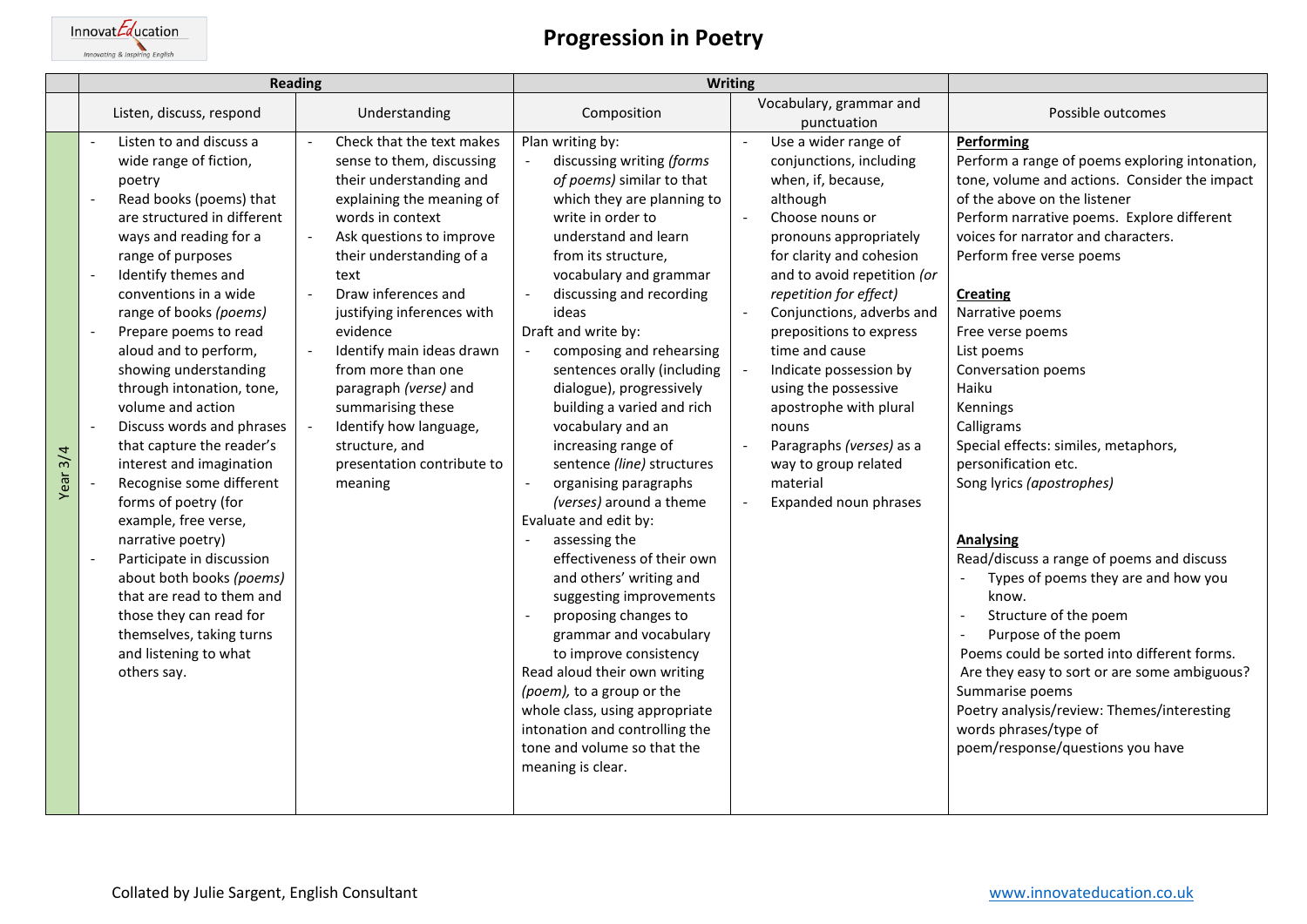$\underbrace{\text{Innovat} \textit{Equation}_{\text{Innovating} \text{ English}}}$ 

| <b>Reading</b> |                                                                                                                                                                                                                                                                                                                                                                                                                                                                                                                                                                                                                                                                                                                                                                                                                                                                                                                                                                                                                                        | <b>Writing</b>                                                                                                                                                                                                                                                                                                                                                                                                                                                                                                                                                                                                                                                                                                                                                                                                                                                                                                                                                                      |                                                                                                                                                                                                                                                                                                                                                                                                                                                                                                                                                                                                                                                                                                                                                                                                                                                      |                                                                                                                                                                                                                                                                                                                                                                                                                                                                                                                                                                                                                       |                                                                                                                                                                                                                                                                                                                                                                                                                                                                                                                                                                                                                                                                                                                                                                                                                                                                                                                               |
|----------------|----------------------------------------------------------------------------------------------------------------------------------------------------------------------------------------------------------------------------------------------------------------------------------------------------------------------------------------------------------------------------------------------------------------------------------------------------------------------------------------------------------------------------------------------------------------------------------------------------------------------------------------------------------------------------------------------------------------------------------------------------------------------------------------------------------------------------------------------------------------------------------------------------------------------------------------------------------------------------------------------------------------------------------------|-------------------------------------------------------------------------------------------------------------------------------------------------------------------------------------------------------------------------------------------------------------------------------------------------------------------------------------------------------------------------------------------------------------------------------------------------------------------------------------------------------------------------------------------------------------------------------------------------------------------------------------------------------------------------------------------------------------------------------------------------------------------------------------------------------------------------------------------------------------------------------------------------------------------------------------------------------------------------------------|------------------------------------------------------------------------------------------------------------------------------------------------------------------------------------------------------------------------------------------------------------------------------------------------------------------------------------------------------------------------------------------------------------------------------------------------------------------------------------------------------------------------------------------------------------------------------------------------------------------------------------------------------------------------------------------------------------------------------------------------------------------------------------------------------------------------------------------------------|-----------------------------------------------------------------------------------------------------------------------------------------------------------------------------------------------------------------------------------------------------------------------------------------------------------------------------------------------------------------------------------------------------------------------------------------------------------------------------------------------------------------------------------------------------------------------------------------------------------------------|-------------------------------------------------------------------------------------------------------------------------------------------------------------------------------------------------------------------------------------------------------------------------------------------------------------------------------------------------------------------------------------------------------------------------------------------------------------------------------------------------------------------------------------------------------------------------------------------------------------------------------------------------------------------------------------------------------------------------------------------------------------------------------------------------------------------------------------------------------------------------------------------------------------------------------|
|                | Listen, discuss, respond                                                                                                                                                                                                                                                                                                                                                                                                                                                                                                                                                                                                                                                                                                                                                                                                                                                                                                                                                                                                               | Understanding                                                                                                                                                                                                                                                                                                                                                                                                                                                                                                                                                                                                                                                                                                                                                                                                                                                                                                                                                                       | Composition                                                                                                                                                                                                                                                                                                                                                                                                                                                                                                                                                                                                                                                                                                                                                                                                                                          | Vocabulary, grammar and<br>punctuation                                                                                                                                                                                                                                                                                                                                                                                                                                                                                                                                                                                | Possible outcomes                                                                                                                                                                                                                                                                                                                                                                                                                                                                                                                                                                                                                                                                                                                                                                                                                                                                                                             |
| Year 5/6       | Continue to read and<br>discuss an increasingly<br>wide range of poetry<br>Read books (poems) that<br>are structured in different<br>ways and for a range of<br>purposes<br>Increase familiarity with a<br>wide range of books,<br>(poems) from our literary<br>heritage, and books<br>(poems) from other<br>cultures and traditions<br>Recommend books<br>(poems) that they have<br>read to their peers, giving<br>reasons for their choices<br>Identify and discuss<br>themes and conventions<br>in and across a wide range<br>of writing (poetry)<br>Make comparisons within<br>and across books (poems)<br>Learn a wider range of<br>$\overline{\phantom{a}}$<br>poetry by heart<br>Prepare poems to read<br>aloud/perform, showing<br>understanding through<br>intonation/tone/volume<br>so that the meaning is<br>clear to an audience<br>Participate in discussions<br>about books (poems) that<br>are read to them and<br>those they can read for<br>themselves, building on<br>their own and others'<br>ideas and challenging | Check that the book<br>$\sim$<br>(poem) makes sense to<br>them, discussing their<br>understanding and<br>exploring the meaning of<br>words in context<br>Ask questions to improve<br>understanding<br>Draw inferences such as<br>inferring characters'<br>feelings, thoughts and<br>motives from their<br>actions, and justifying<br>inferences with evidence<br>Summarise the main ideas<br>drawn from more than<br>one paragraph, identifying<br>key details that support<br>the main ideas<br>Identify how language,<br>structure and<br>presentation contribute to<br>meaning<br>Discuss and evaluate how<br>authors use language,<br>including figurative<br>language, considering the<br>impact on the reader<br>Explain and discuss their<br>$\overline{\phantom{a}}$<br>understanding of what<br>they have read, including<br>through formal<br>presentations and<br>debates, maintaining a<br>focus on the topic and<br>using notes where<br>necessary<br>Provide reasoned | Plan their writing by:<br>identifying the audience<br>for and purpose of the<br>writing, selecting the<br>appropriate form and<br>using other similar writing<br>as models for their own<br>noting and developing<br>initial ideas, drawing on<br>reading and research<br>where necessary<br>Draft and write by:<br>selecting appropriate<br>grammar and vocabulary,<br>understanding how such<br>choices can change and<br>enhance meaning<br>Evaluate and edit by:<br>assessing the<br>$\sim$<br>effectiveness of their own<br>and others' writing<br>proposing changes to<br>vocabulary, grammar and<br>punctuation to enhance<br>effects and clarify<br>meaning<br>Proof-read for spelling and<br>punctuation errors<br>Perform their own<br>compositions, using<br>appropriate intonation,<br>volume, and movement so that<br>meaning is clear. | Use expanded noun phrases to<br>convey complicated<br>information concisely<br>Use modal verbs or adverbs to<br>indicate degrees of possibility<br>Indicate grammatical and other<br>features (as appropriate) by:<br>using commas to clarify<br>meaning or avoid<br>ambiguity in writing<br>using hyphens to avoid<br>$\Box$<br>ambiguity<br>$\overline{\phantom{a}}$<br>using brackets, dashes or<br>commas to indicate<br>parenthesis<br>using semi-colons, colons<br>$\Box$<br>or dashes to mark<br>boundaries between<br>independent clauses<br>using a colon to introduce<br>$\Box$<br>a list<br>Layout devices | Performing<br>Perform and read aloud a wide range of poems.<br>Consider intonation, tone and volume to show<br>meaning to the audience<br>Perform own composition using appropriate<br>intonation, volume, and movement so that<br>meaning is clear.<br><b>Creating</b><br><b>Blackout poems</b><br>Structured grammar poem<br>Use figurative language: similes, metaphors,<br>personification etc.<br>Free verse based on themes/issues etc.<br><b>Ballads</b><br>Cinquain<br>Comic verse<br>Concrete poems<br>Exploring and using unusual/surprising word<br>combinations<br>Kennings<br>Model verb poems (if only)<br>Consider layout and presentation<br><b>Analysing</b><br>Poetry reviews<br>Poetry analysis<br>Recommendations<br>The above could include:<br>Connections/devices used/structure/themes<br>and conventions/memorable part/effect on<br>reader/messages from the poem giving reasons<br>Summarise poems |
|                | views courteously                                                                                                                                                                                                                                                                                                                                                                                                                                                                                                                                                                                                                                                                                                                                                                                                                                                                                                                                                                                                                      | justifications for views.                                                                                                                                                                                                                                                                                                                                                                                                                                                                                                                                                                                                                                                                                                                                                                                                                                                                                                                                                           |                                                                                                                                                                                                                                                                                                                                                                                                                                                                                                                                                                                                                                                                                                                                                                                                                                                      |                                                                                                                                                                                                                                                                                                                                                                                                                                                                                                                                                                                                                       |                                                                                                                                                                                                                                                                                                                                                                                                                                                                                                                                                                                                                                                                                                                                                                                                                                                                                                                               |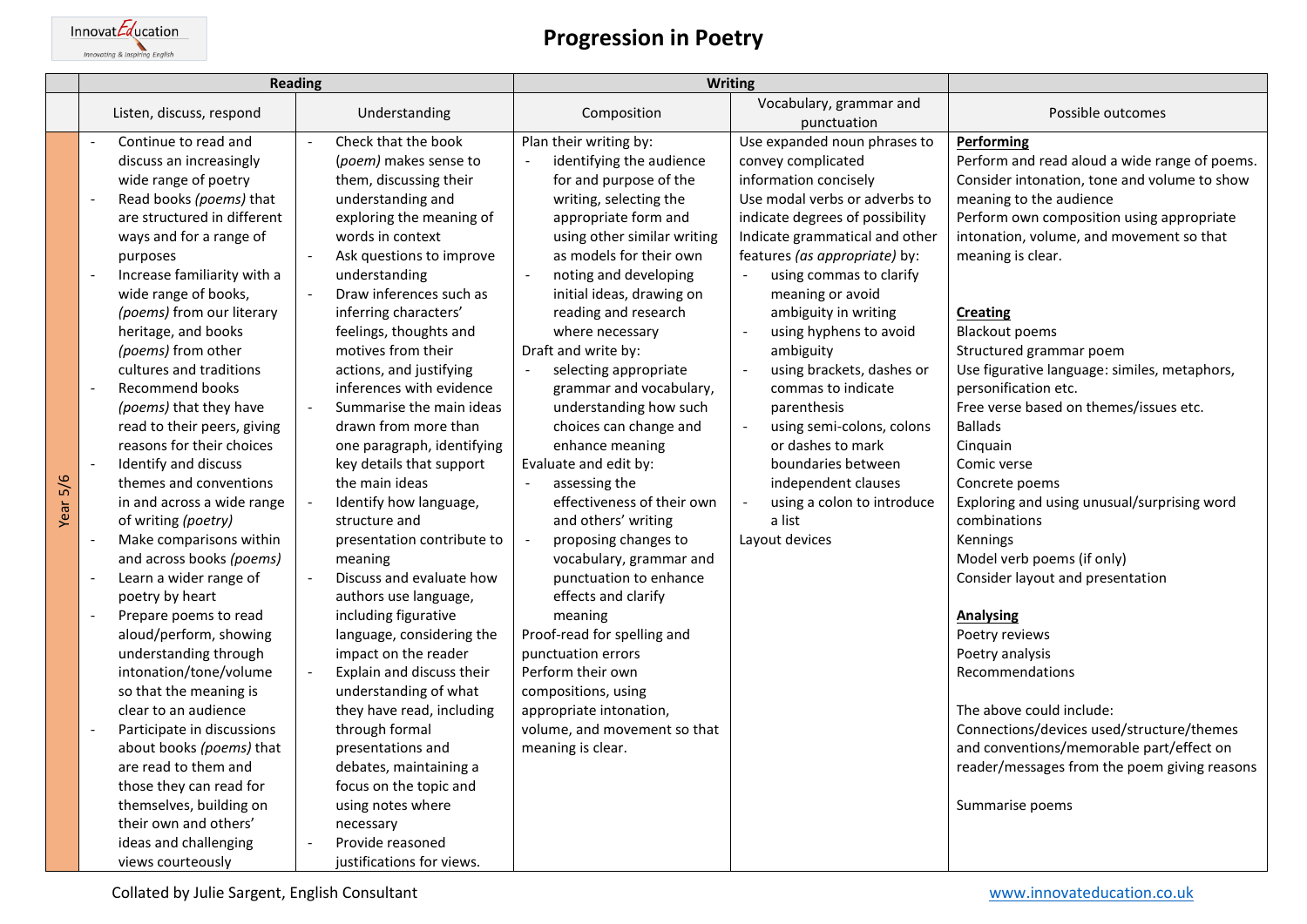

Purposes for poetry: to convey information, to entertain, to share a story, to amuse, to reflect, to pass on culture heritage, to pray with thanks, to celebrate, to praise, to persuade etc. The purpose for poetry should be discussed with pupils.

| <b>Poetic forms and devices</b> |                                                                                                                                                       |  |  |
|---------------------------------|-------------------------------------------------------------------------------------------------------------------------------------------------------|--|--|
| Alliteration                    | This is when words that start with the same sound are used repeatedly in a phrase or sentence                                                         |  |  |
| Assonance                       | This is the repetition of a vowel sound within nearby words                                                                                           |  |  |
| Blackout poem                   | This is when a poet takes a piece of text and crosses out much of the original text. The words left form a new                                        |  |  |
|                                 | poem.                                                                                                                                                 |  |  |
| <b>Ballad</b>                   | A poem or song that narrates a story in short stanzas. It may use rhythm and rhyme                                                                    |  |  |
| Calligram                       | This is a word, phrase or poem that is presented in a visual way. This may be by the shape of the letters, some                                       |  |  |
|                                 | words or the whole poem which links to the meaning/theme of the words/poems.                                                                          |  |  |
| Cinquain                        | A cinquain has a 5 line structure. It follows the pattern:                                                                                            |  |  |
|                                 | Line 1: 2 syllables                                                                                                                                   |  |  |
|                                 | Line 2: 4 syllables                                                                                                                                   |  |  |
|                                 | Line 3: 6 syllables                                                                                                                                   |  |  |
|                                 | Line 4: 8 syllables                                                                                                                                   |  |  |
|                                 | Line 5: 2 syllables                                                                                                                                   |  |  |
| Comic Verse                     | There are no fixed rules for rhyme and rhythm. Comic verse often involves a play on words and focuses on                                              |  |  |
|                                 | amusing the reader                                                                                                                                    |  |  |
| Concrete poem                   | A poem that is written in the shape of the words on the page match the subject of the poem                                                            |  |  |
| Conversation poems              | A poem that creates the appearance of a conversation that has been inserted into the structure of a poem.                                             |  |  |
| Couplet                         | Two lines of a poem that have the same rhythm and rhyme                                                                                               |  |  |
| Free verse                      | Free verse poems do not follow particular forms and are without rhythm and rhyme. Some examples could be                                              |  |  |
|                                 | monologue, list poems, narrative                                                                                                                      |  |  |
| Haiku                           | This is a Japanese poem with the intention of evoking images. It follows the structure                                                                |  |  |
|                                 | Line 1: 5 syllables                                                                                                                                   |  |  |
|                                 | Line 2: 7 syllables                                                                                                                                   |  |  |
|                                 | Line 3: 5 syllables                                                                                                                                   |  |  |
| Kennings                        | A kenning describes the qualities of something using two-word phrases in the place of a noun. Kenning poems                                           |  |  |
|                                 | uses two-word phrases on each line and may include metaphors                                                                                          |  |  |
| Limerick                        | A five line comic verse where the 1st, 2nd and 5 <sup>th</sup> line rhyme with each other and the 3 <sup>rd</sup> and 4 <sup>th</sup> line rhyme with |  |  |
|                                 | each other                                                                                                                                            |  |  |
| List poem                       | A list poem often has a list of words, phrases or sentences on a subject. They often have a starter word or                                           |  |  |
|                                 | sentence. E.g. For breakfast I will eat Things that Words and phrases are often repeated. It may or may not                                           |  |  |
|                                 | rhyme.                                                                                                                                                |  |  |
| Metaphor                        | This is when something is described as being the same as an unrelated object. They are often used to create                                           |  |  |
|                                 | effects and images.                                                                                                                                   |  |  |
| Narrative                       | A narrative poem tells a story. It may be free verse or involve rhythm and rhyme.                                                                     |  |  |